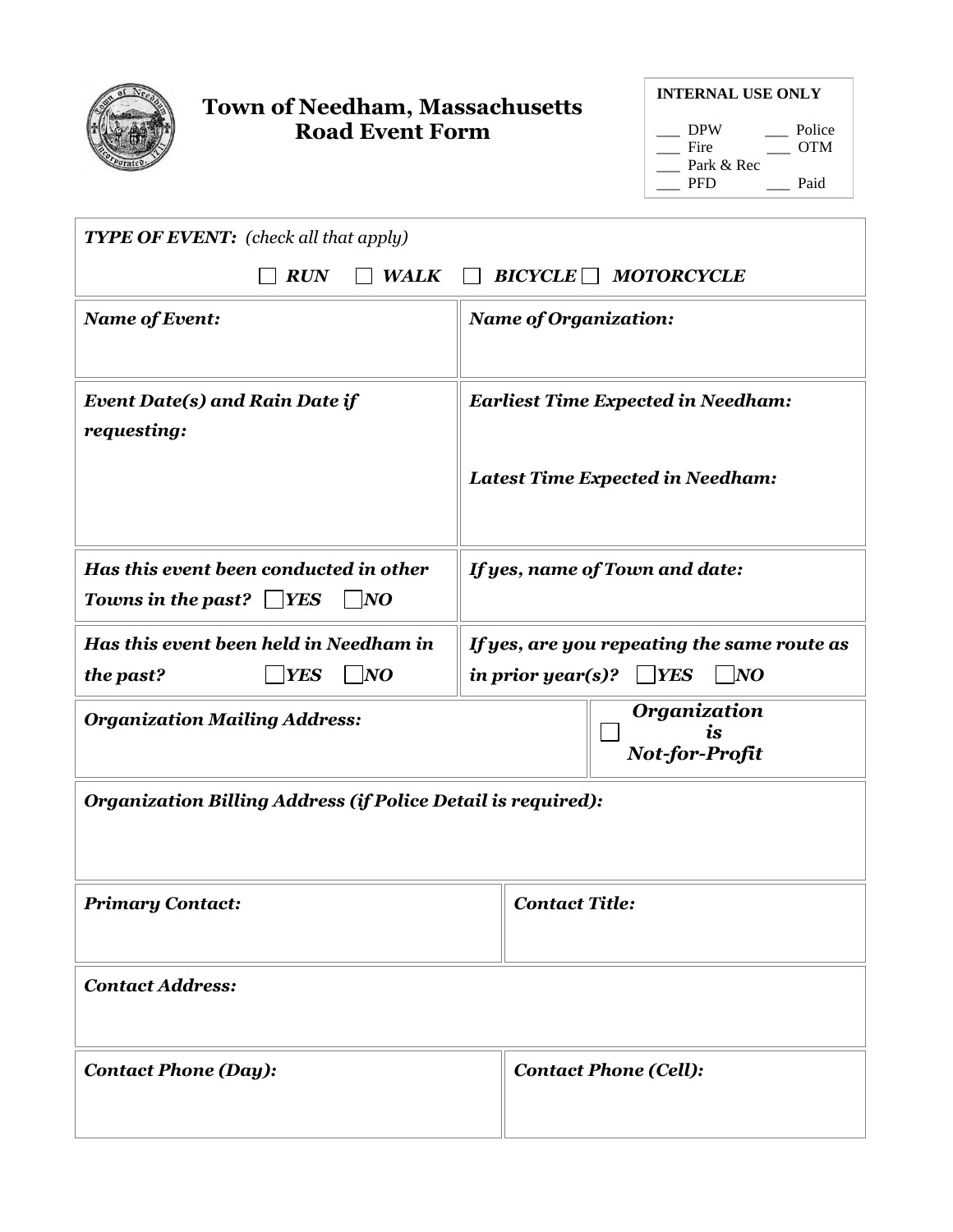| <b>Contact Email:</b>                                                                                                   |                                                                                                                   |  |
|-------------------------------------------------------------------------------------------------------------------------|-------------------------------------------------------------------------------------------------------------------|--|
| <b>Number of Expected Participants:</b>                                                                                 | <b>Number of Expected Spectators at Peak</b><br>Time:                                                             |  |
| Are participants charged a fee?<br><b>YES</b><br>NQ                                                                     |                                                                                                                   |  |
| <b>Estimated Number of Vehicles:</b>                                                                                    | <b>What type of Parking is required:</b>                                                                          |  |
| Describe Parking Plan, include where participants and spectators will park and<br>length of time expected to be parked: |                                                                                                                   |  |
| Are event organizers available to meet<br>with members of the Town to plan event?<br><b>YES</b><br>$\overline{N}$       | Do event organizers foresee the need for<br>any road closures (subject to police<br>review)?<br><b>YES</b><br> NO |  |
| What will be done in case of inclement weather?                                                                         |                                                                                                                   |  |
| Will neighborhoods be impacted by parking and traffic?                                                                  |                                                                                                                   |  |
| What activities are planned for the start of the race (if in Needham)?                                                  |                                                                                                                   |  |
| What activities are planned for the end of the race (if in Needham)?                                                    |                                                                                                                   |  |
| What facilities are needed for the start of the race (if in Needham)?                                                   |                                                                                                                   |  |
| What facilities are needed for the end of the race (if in Needham)?                                                     |                                                                                                                   |  |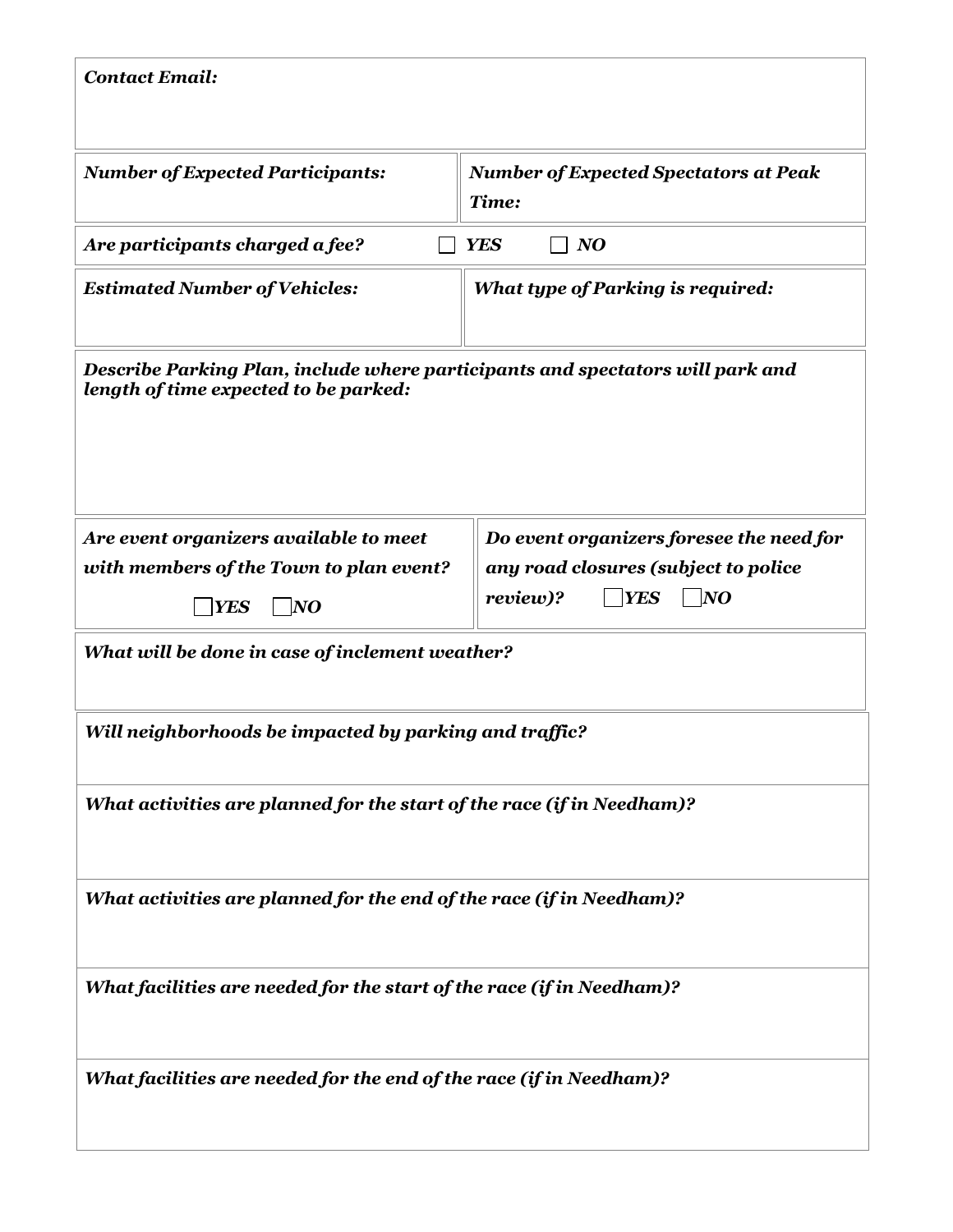| Once the event begins, how long will it take to complete the event?                                                                                 |  |  |
|-----------------------------------------------------------------------------------------------------------------------------------------------------|--|--|
| Are signs requested to post at the start of<br>the race? At the end of the race? Are<br>signs requested for along the route?                        |  |  |
| Will volunteers be placed along the<br>route?                                                                                                       |  |  |
| Will you be using a sound system?<br>(includes music) If yes, please describe<br>where and when it will be used.                                    |  |  |
| Will there be any food served? (contact<br>Needham Health Dept: 781-455-7500<br>x262)                                                               |  |  |
| Will portable toilets be used? List<br><i>locations.</i>                                                                                            |  |  |
| Will hydration stops be set up along<br>route? If yes, please include these on<br>route plan.                                                       |  |  |
| If the event takes place after dark, what<br>is the plan to meet lighting needs?                                                                    |  |  |
| What safety measures are being made<br>for participants and spectators? What<br>are plans for handling first aid and<br>medical emergencies?        |  |  |
| Does the event take place during<br>commuter times?                                                                                                 |  |  |
| Is school in session during the event?<br>Will school drop off or pick up be<br>impacted by the event?                                              |  |  |
| Are businesses open during the time of<br>the event?                                                                                                |  |  |
| Does the route pass any business that<br>might be impacted by the event? (e.g.<br>funeral homes, markets, restaurants)                              |  |  |
| Are there any churches/houses of<br>worship located along the event route?<br>Will church/house of worship services<br>take place during the event? |  |  |
| What is the plan to handle trash?                                                                                                                   |  |  |
|                                                                                                                                                     |  |  |
|                                                                                                                                                     |  |  |